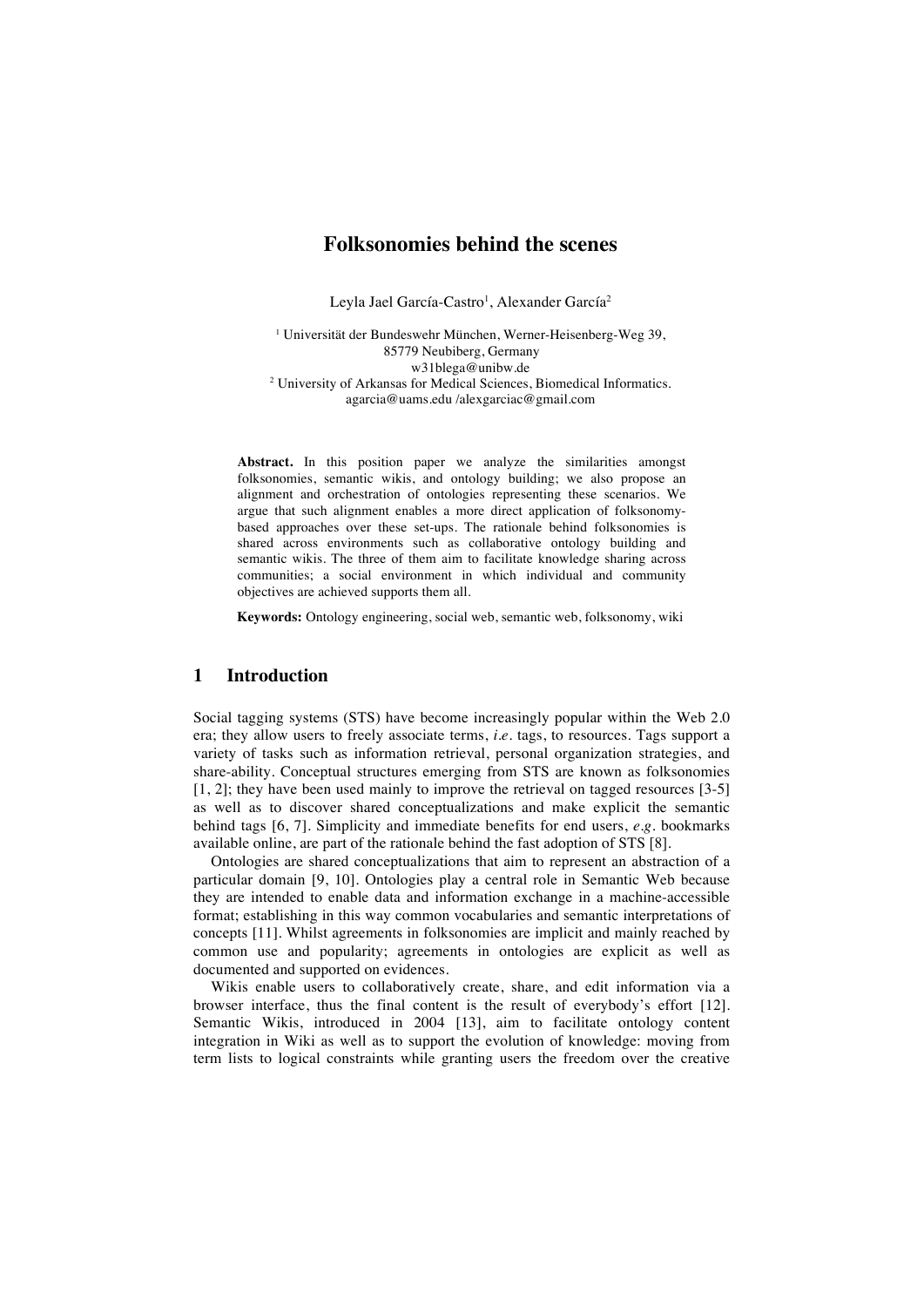process. Most of the existing semantic Wikis rely on RDF and mainly support subject-predicate-object structures [13]. Semantic Wikis exhibit a similar structure as folksonomies supporting both semantic annotations and selection within documents: a semantic annotation takes as subject a document or a portion of it and relates it to an object by means of a semantic qualifier, *e.g. skos:broader*. This structure could also be extracted from links in traditional Wikis; in this case the annotations would establish a *relatedTo* relation.

In this position paper we analyze the similarities amongst folksonomies, semantic wikis, and ontology building; we also propose an alignment and orchestration of ontologies representing these scenarios. We argue that such alignment enables a more direct application of folksonomy-based approaches over these set-ups.

### **2 Folksonomies behind the scenes**

**Annotation Ontology.** The Annotation Ontology (AO) [14] represents the annotation process within social environments. AO is built upon the Annotea Project (http://www.w3.org/2001/Annotea/); it is also compatible with Newman's tagging ontology (www.holygoat.co.uk/projects/tags/), the Meaning of a Tag ontology (http://moat-project.org/), and the Simple Knowledge Organization System (SKOS) (http://www.w3.org/2004/02/skos/). AO supports both *free* as well as *semantic annotations*, namely qualified annotations in AO. It enables users to freely attach terms to resources –*free annotations*, as well as terms related to ontological entities – *semantic annotation*. Annotations can be attached to the entire resource as well as to portions of it, *e.g.* text, images, or tables. As annotations on specific parts of a document do not necessarily apply to the whole document, implementations should take care of it by enabling users to define whether or not such annotations should be also global. AO also supports the curation process over the annotations and offers different types of annotations such as notes, comments, erratum, etc. It offers provenance support by reusing the Provenance Authoring and Versioning ontology (PAV, http://swan.mindinformatics.org/spec/1.2/pav.html).

**Collaborative Ontology Building.** The Changes and Annotations Ontology (ChAO) [15] provides a model to track the modifications on ontology classes, properties and instances. It contains two main classes: *Change* represents changes –add, edit, and delete, in the ontology, and *Annotation* that stores related information such as comments, examples, explanations and votes. ChAO is currently in use by the collaborative Protégé project (http://protegewiki.stanford.edu/wiki/Collaborative\_ Protege). The ontology building process entails negotiation practices, *i.e.* ontologies are social agreements to accomplish shared objectives. When building ontologies, people are pursuing: (i) retrieving related information, (ii) sharing information, and (iii) improving and broadening both knowledge and performance. Interestingly, these are also the motivations for tagging resources [16]. We consider the ontology building process as a structured folksonomy in which the main document being tagged is that one representing the ontology; also, the participants are aware of the purpose of their contributions, *i.e.* annotations.

Mapping ChAO and AO makes it possible to use the flexibility of folksonomies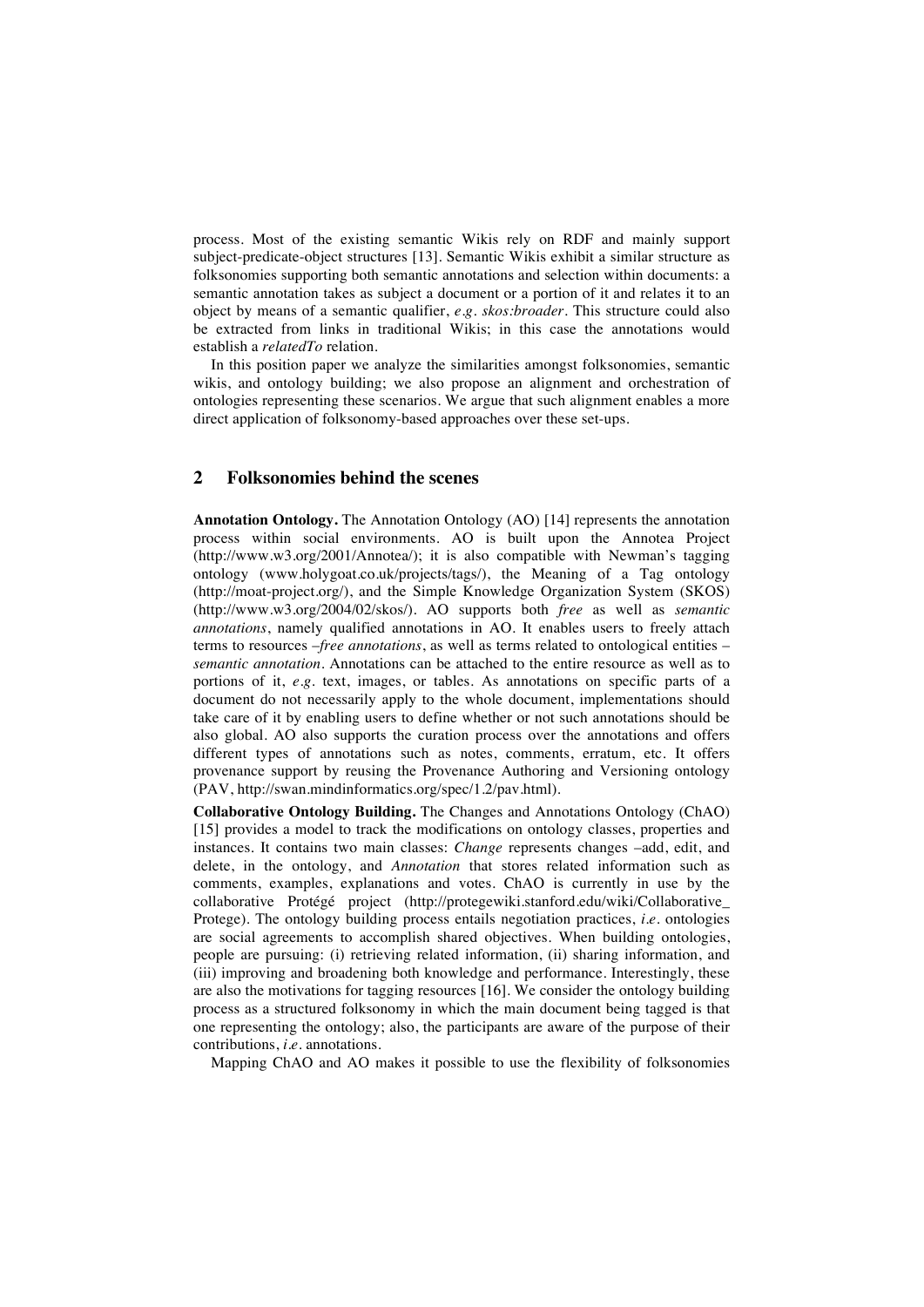into the ontology building process; Fig. 1 shows the proposed mapping. Users in ChAO are identified by user names or accounts whilst AO uses *foaf:Agent* for that purpose; this brings benefits such as a unique URI to identify a contributor participating in different ontology developments, regardless of the methodology or editor. AO can also facilitate reusing information from other folksonomies as it is compatible with Newman's ontology, MOAT, and SKOS.



**Fig. 1** AO and ChAO mapping

Fig. 2 shows an annotation from the ChAO and AO perspectives: a user named Daniel works on the Pizza ontology document; he creates a property #hasTopping, *chao:Property\_Created*, on a *chao:Ontology\_Component*, and adds an annotation, *chao:Annotation*, explaining why the property was created. From the AO perspective Daniel is represented as a *foaf:Agent*; he creates an annotation, *ao:Annotation,* corresponding to a creation, *ao:hasTopic,* on a portion of the ontology named #hasTopping, *ann:context*. In AO, the property #hasTopping is represented by means of XPointer (www.w3.org/TR/xptr/) selector, *i.e.* an element in an XML document.



**Fig. 2** Changes on an ontology component, ChAO and AO perspectives

During the ontology building, contributors perform activities such as adding, editing, and deleting ontological entities; those activities produce classes, properties or axioms that can be seen as portions of the ontology, easily identified by a URI. Annotations such as comments, notes, and votes are attached to particular entities. Consequently, it is possible to identify a contributor attaching annotations to pieces of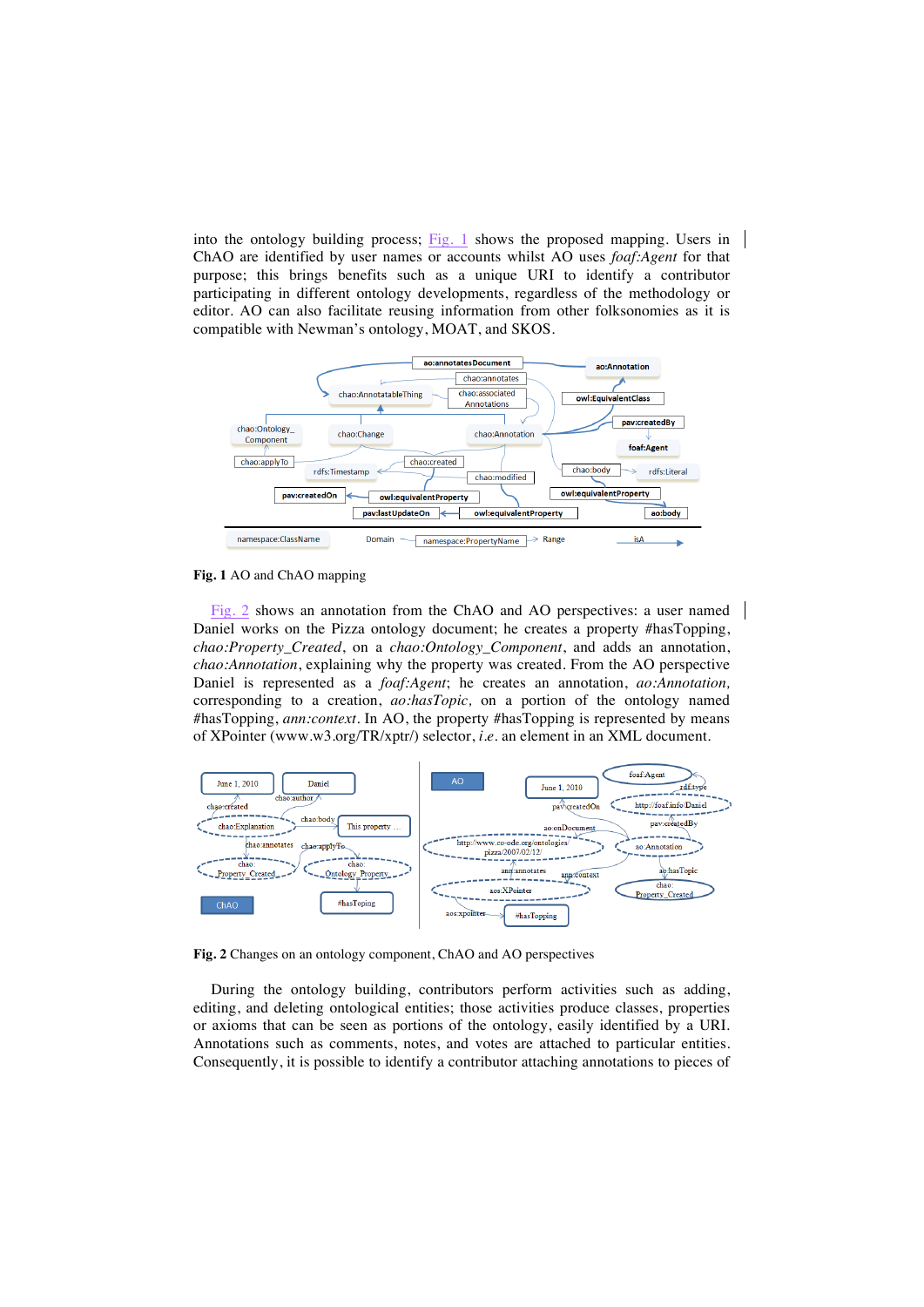a document, *i.e.* the ontology; this process is fully supported by AO. Conjugation of ChAO, AO, PAV and FOAF makes it possible to use SPARQL in order to answer questions such as who has worked on this class, on which ontologies have contribute Andy and Tony, or what ontologies have been created for a particular domain.

**Wikis.** SweetWiki [17] proposes an ontology to represent the wiki structure; concepts include *document*, *page*, *tag*, *link*, *backward link*, *contributor*, *version*, *attached file*, etc. These concepts are found in both semantic and non semantic wikis; most of them are also covered by well known vocabularies such as Dublin Core, SKOS, SIOC, and FOAF. Semantic annotations within semantic wikis follow the structure subjectpredicate-object [13]; by using AO, it is possible to model those annotations as qualified ones: the contributor corresponds to the annotator –*pav:createdBy* and *foaf:Agent*, the subject to the wiki page or a portion of it –*ao:onDocument* and *ann:context*, the topic to the type of the annotation –*skos:broader*, *dcterms:isVersionOf*, *sioc:attachment*, etc., and the object to the annotation –*ao:body*. AO currently supports semantic annotations corresponding to *skos:exactMatch*, *skos:closeMatch*, *skos:broader*, and *skos:narrower*; however, it is possible to extend AO in such a way that other qualifiers are also allowed. This extension is based on Hypertag [18] and consists of a new type of annotation *Relationship* that relates either two resources, or one resource as *subject* and the other one as *object*; it also enables both reusing relations, *e.g. dcterms:isVersionOf*, or creating new ones.

### **3 Conclusions and Future Work**

We have presented an alignment between folksonomies and collaborative ontology building that facilitates collaboration across decentralized settings, pacing with dynamics on evolving domains, and monitoring the quality and consistency of the model by using the wisdom of crowds. The proposed alignments will likely facilitate the use of folksonomy-based approaches in wiki environments and vice versa as well as the knowledge emergence from both of them. Semantic annotations as well as provenance do not solve all semantic issues that folksonomies lack of; however, it reduces the gap between the social and the semantic web. The proposed alignment makes it easy to integrate knowledge gathered from social platforms into knowledge elicitation phases in ontology development methodologies. The alignment fits into methodologies with a collaborative component reusing non-structured or semistructured existing knowledge such as Mature Project [19], NeOn Methodology [20], and Melting Point [21]. Integrated to the Mature Project, our approach makes it easier to consolidate and axiomatize the ontology built by the community as it includes semantic links; facilitating in this way the extraction of hierarchies as well as *ad hoc* relationships and mappings. Similarly, our approach facilitates reusing and reengineering non-ontological resources; one of the phases proposed by the NeOn methodology, as well as the conceptualization activity proposed in the Melting Point. The aforementioned methodologies reuse knowledge while our alignment facilitates to add and extract semantics from social environments. This combination makes possible the evolution of the extracted ontology as this one becomes part of the ontologies used to qualify annotation, thus new mappings and relations can emerge.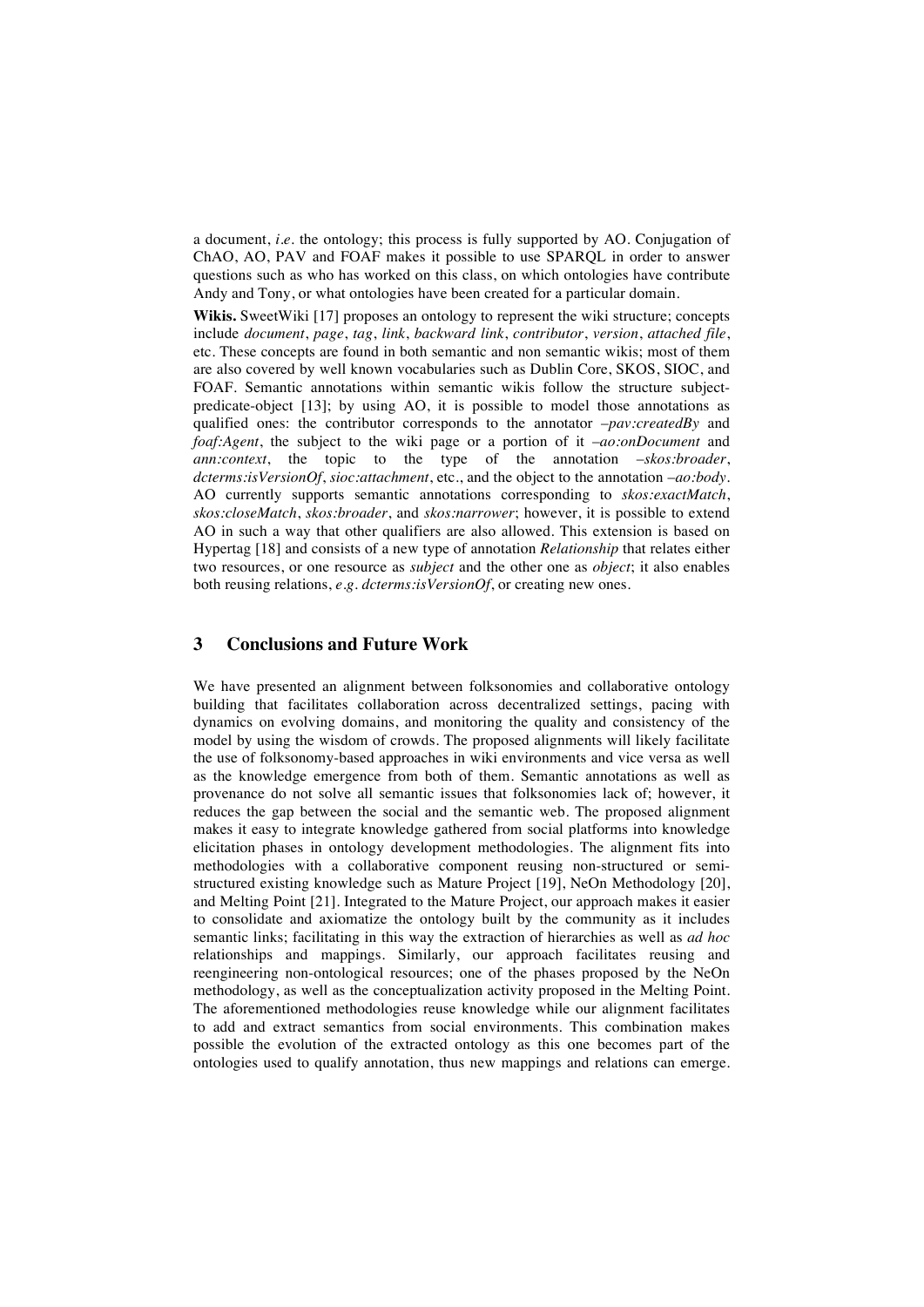In this a way, users contribute to the ontology building process without being aware of the process in which they are taking part.

We have identified three scenarios that could benefit from such an alignment, improving the way that content from folksonomies is currently exploited. The first scenario belongs to the bioinformatics domain and is related to the collaborative annotation of proteins. In such a scenario, documents representing protein sequences are enhanced by semantic annotations that can be applied to the whole sequence or a portion of it as well as to other annotations on the protein. In this way, users provide content in the form of annotations, facilitating the publication of experimental data related to proteins. It also enables the immediate discovery of such information as annotations are modeled with AO and linked to protein specialized vocabularies; thus, it will be available as part of the Linked Open Data cloud. It will also facilitate ontology evolution by using an AO extension that enables the representation of relationships.

The second scenario belongs to the biological domain, it is related to annotations in laboratory notebooks. Tags4Labs [22] is a prototype supporting the annotation of experimental data for some of the processes routinely run at the Center for International Tropical Agriculture (CIAT) biotechnology laboratory. With the proposed alignment it will be also possible to use annotations as an enrichment mechanism for those ontologies being used to annotate experimental procedures. The third scenario belongs to the medical domain and is related with the annotation of medical images. Ceballos et al. [23] (http://72.167.51.20:8888/webprotege/) propose and environment in which medical images can be annotated with ontological terms or just by "tagging". With the proposed alignment it will be also possible to enrich existing ontologies by capturing the evidence behind a "tag" so that ontology engineers can decide on the inclusion of the term in the ontology. Also, other users will be able to access such information, making it easier for them to evaluate the relevance of the term and its corresponding use.

Documents should be able to "know about" their own content for automated processes in order to "know what to do" with them. With the proposed alignment we aim to make it possible, *i.e*. both knowledge discovery and knowledge emergence.

#### **References**

1. Jaschke, R., Hotho, A., Schmitz, C., Ganter, B., Stumme, G.: Discovering shared conceptualizations in folksonomies. Web Semantics: Science, Services and Agents on the World Wide Web 6 (2008) 38-53

2. Helic, D., Strohmaier, M., Trattner, C., Muhr, M., Lerman, K.: Pragmatic evaluation of folksonomies. International World Wide Web Conference. ACM, Hyderabad, India (2011)

3. Begelman, G., Keller, P., Smadja, F.: Automated Tag Clustering: Improving search and exploration in the tag space. World Wide Web Conference - Collaborative Web Tagging Workshop, Scotland (2006)

4. Heymann, P., Garcia-Molina, H.: Collaborative Creation of Communal Hierarchical Taxonomies in Social Tagging Systems Stanford University (2006)

5. Yeung, C.A., Gibbins, N., Shadbolt, N.: Understanding the Semantics of Ambiguous Tags in Folksonomies. International Workshop on Emergent Semantics and Ontology Evolution, Korea (2007)